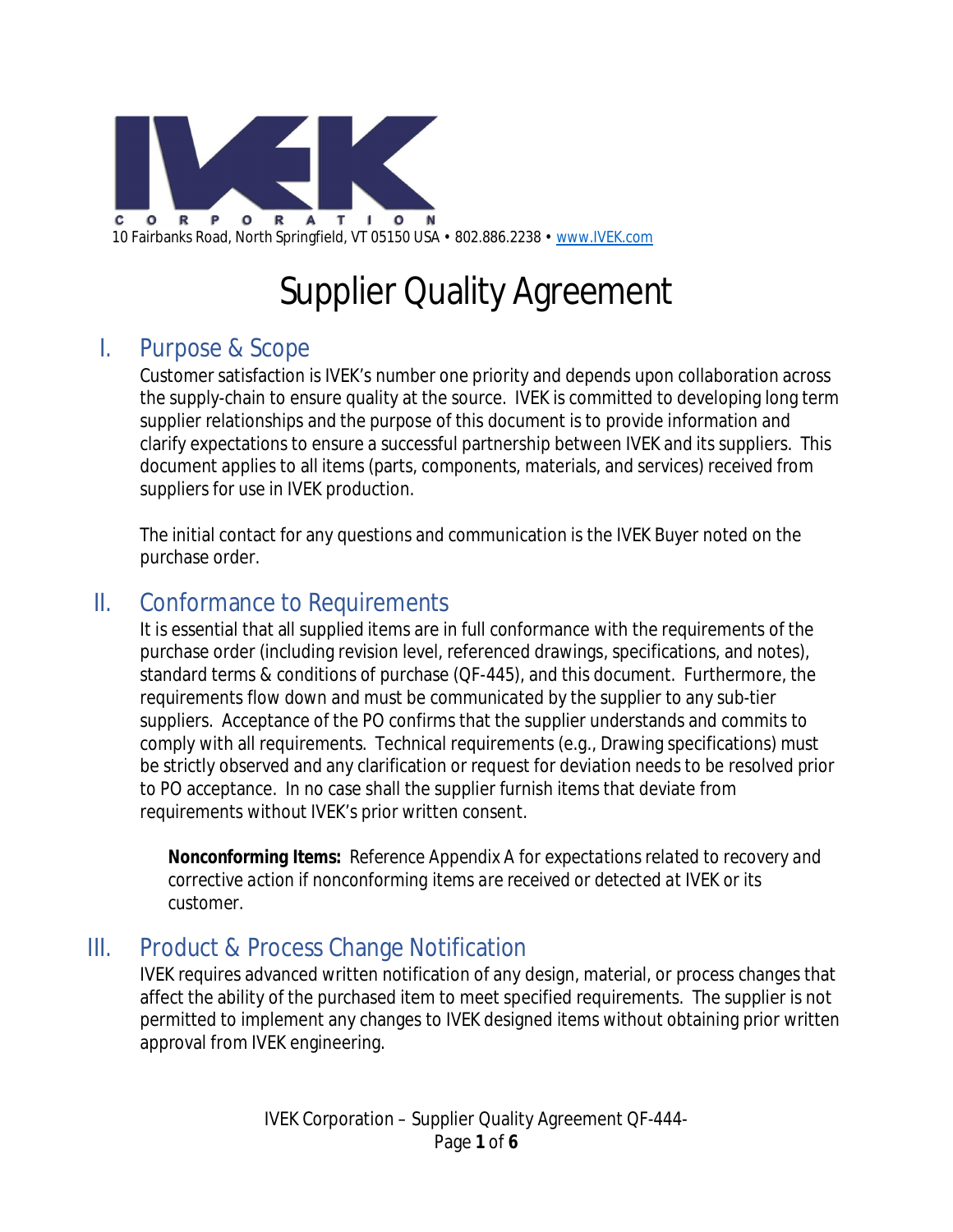# IV. Delivery Requirements

The delivery schedule and order quantity are critical requirements of the PO. If problems or delays occur, the supplier is expected to take, at its expense, every reasonable action to recover so supply is not interrupted. Timely communication of delays or issues potentially impacting delivery is essential.

- Written purchase order acceptance should be provided within 72 hours
- The full quantity ordered is expected to arrive at the *Ship-To* location on the *Requested* date as specified in the purchase order. The *Requested* date is the expected date of arrival at the *Ship-To* location (not the date of departure from the supplier's facility).
- Orders shall not be shipped to arrive more than 5 business days early without approval
- Items are expected to be delivered in the quantity ordered and any quantity discrepancy should be brought to the attention of the Buyer prior to shipment. In all cases, the shipment documents must accurately reflect the quantity shipped. Count discrepancies found subsequent to receipt will be submitted for credit.
- Invoices should be submitted by email to **ap@Ivek.com**.

## V. Documentation/Certification Requirements

All required documentation must be included with the shipment and contain identification of: Supplier Name, Item  $#$ , Revision Level, Mfg Lot  $#$  and PO  $#$ 

- Every shipment requires certification that supplied items comply with European Union Directive 2015/863 for Restriction of Hazardous Substances (RoHS-3)
- Every shipment of product produced to an IVEK drawing requires submission of IVEK form QF-345 acknowledging conformance to the IVEK design.
- Additional documentation/certification requirements (if any) are referenced in the purchase order, through:
	- Notes on the PO
	- Notes on referenced drawings, specifications, or standards
	- Additional line items on the PO  *Reference Appendix B for a description of line item requirements*
- The supplier is expected to maintain records demonstrating conformance to all order requirements and to make those records available upon request

# VI. Packaging and General Condition Requirements

- Each shipment shall contain identifying paperwork including: Item  $\#$ , PO  $\#$ , Qty
- All items shall be packaged in such a manner that no damage occurs during shipping
- Items are expected to be free of rust; burrs or other sharp edges; dings, scratches or handling damage; visible dirt, chips or other debris
- Unless otherwise specified, or required to prevent rust, or ensure proper function of the product, items shall be free of residual oil and fluid

IVEK Corporation – Supplier Quality Agreement QF-444- Page **2** of **6**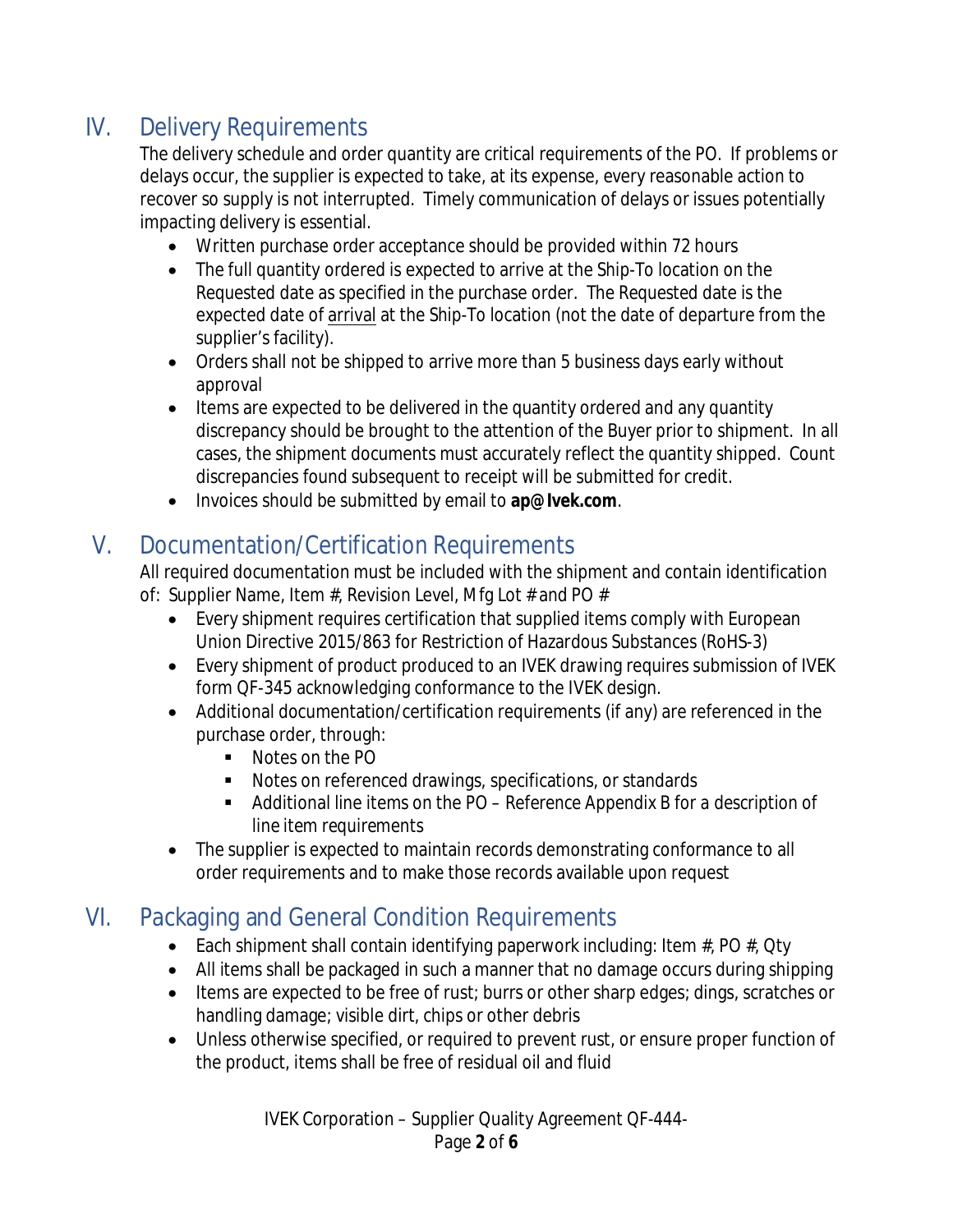- Appearance is expected to be uniform and consistent including color and texture
- Required item markings need to be clear and legible

### VII. Supplier Evaluation and Development

IVEK is committed to continuous improvement and development of the supply base and growing the business relationship with top performing suppliers. IVEK evaluates suppliers based on capability and performance (Quality and On-Time Delivery) as well as assessing customer service and cost competitiveness - Suppliers are expected to demonstrate continuous improvement in all areas.

**Site Visits/Audits:** Upon reasonable notice IVEK expects the supplier to make its facility available for site visits and/or participate in quality system audits.

**Performance Rating:** Supplier performance is measured and routinely monitored. A composite performance score is calculated using a weighted rating as follows:

- 50% Quality Events requiring corrective action
- 20% Quality Events not requiring corrective action
- 30% On-Time Delivery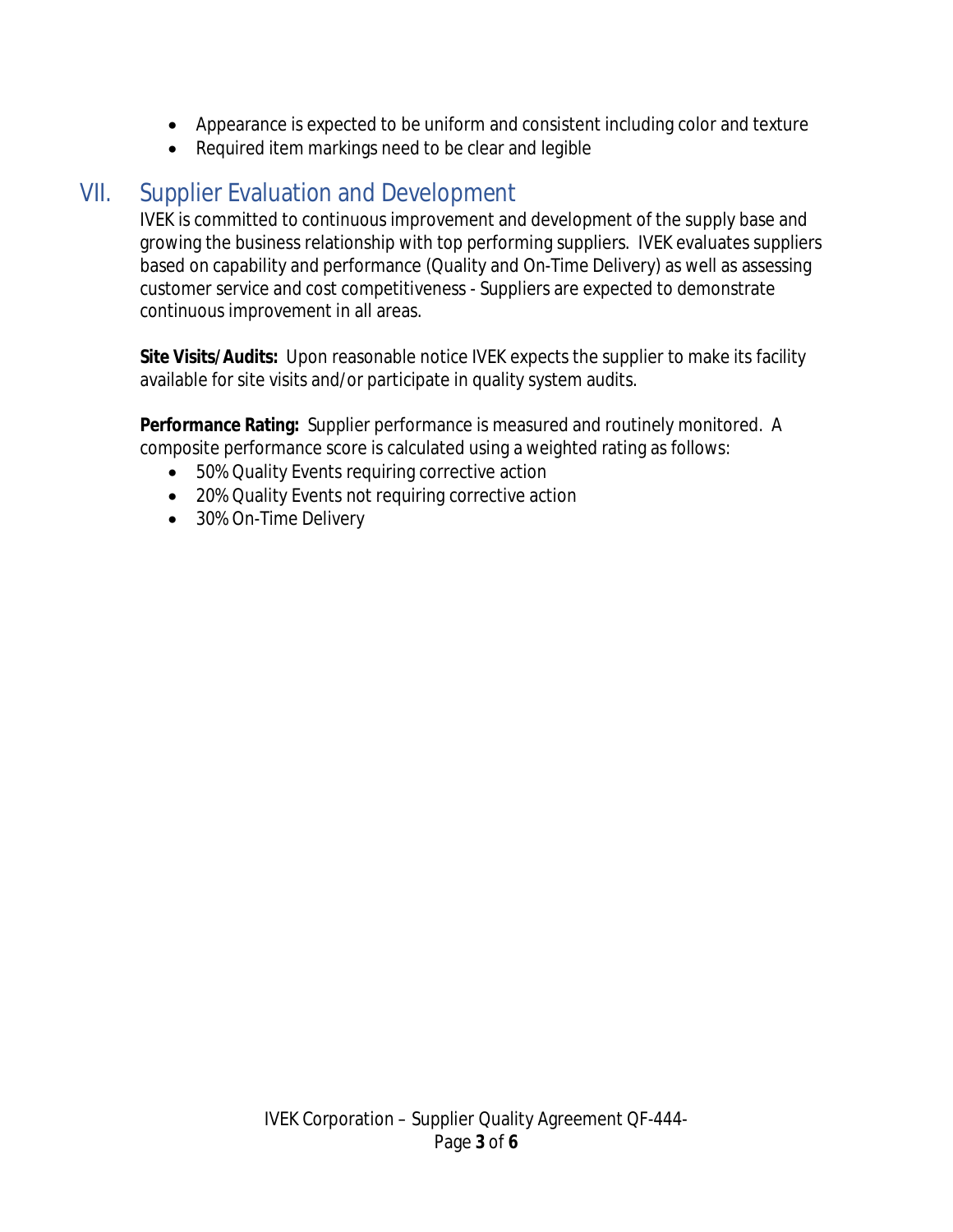# Appendix A - Nonconforming Product

All product is expected to be supplied in full conformance with the requirements of the purchase order, any exceptions need to be addressed prior to order acceptance nonconforming product represents any items that don't fully meet requirements

If nonconforming product is produced, the Supplier shall have procedures to identify, control and correct product before it reaches IVEK – in no case shall nonconforming materials be used in production or nonconforming product shipped without prior written consent of IVEK.

If nonconforming product is supplied to IVEK and discovered upon receipt inspection, during subsequent production activities, or after shipment to IVEK's customer it will be dispositioned as follows:

- 1. Product will be contained (isolated) for disposition and the nonconformance will be verified
- 2. The supplier will be notified of the nonconformance and, within 48 hrs, is expected to provide a credit memo and one of the following disposition instructions:
	- a. Instruct IVEK to scrap the product
	- b. Issue a return authorization (RMA) to ship at supplier's expense

*Failure by the supplier to provide disposition within 48 hrs will constitute authorization to scrap the product and take a corresponding credit*

- 3. Regardless of disposition, IVEK will apply or take credit for the nonconforming product
- 4. At IVEK's discretion, a product replacement purchase order may be issued

#### Supplier Corrective Action (SCAR)

Suppliers are expected to take corrective and preventative action in response to any nonconforming product and IVEK may request a formal supplier corrective action report (SCAR) with the following expectations:

- Supplier shall investigate the cause of the nonconformity and provide to IVEK a root cause and corrective action plan within 30 days of receiving a SCAR request
- Supplier shall provide records to IVEK demonstrating implementation of corrective action and verification of effectiveness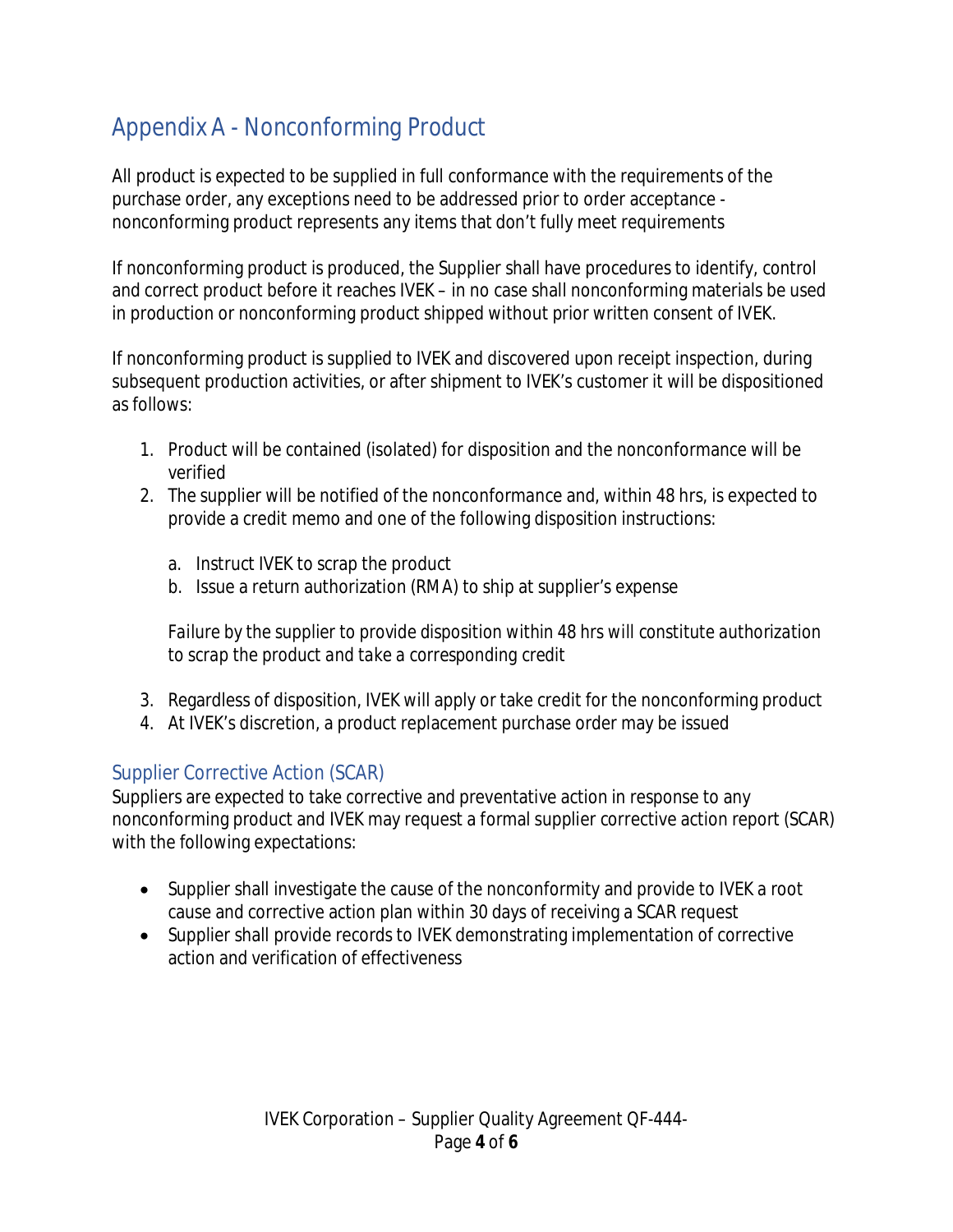# Appendix B – Line Item Documentation Requirements

The following additional documentation requirements only apply when the report is listed as a a separate line item on the PO.

#### Certificate of Conformance Report – (PO Line Item CERT)

When CERT is called out on the PO, supplier shall complete IVEK form QF-362 and submit with the shipment

### Inspection Reports – (PO Line Item FAIR or IR)

When FAIR or IR is called out on the PO, supplier shall submit an inspection report using IVEK form QF-300 or an equivalent report that contains the following information:

- a) Supplier Name
- b) Clear designation that the report is a First Article Inspection Report or Process Control Inspection Report
- c) Item Number & Revision
- d) Purchase Order (PO) Number
- e) Manufacturing Lot Number and Lot Quantity
- f) Authorized & Traceable Signature and Date of Signature
- g) List each feature and indicate upper and lower limits as applicable. Repeated feature callouts (e.g., 2X or 6X) shall be listed on the inspection report multiple times.
- h) Sample # of each inspected piece
- i) For each sample Record the measured dimensional result of each feature in the units of measure as dictated by the drawing/specification.
- j) Pass or Fail designation (for each feature) **Do not ship product if any features do not pass specification**
- k) Description and ID # of measurement equipment used
- l) Test results (where applicable)
- m) Comments column

Additional instructions:

#### FAIR – First Article Inspection Report

A report generated following a process of measuring and evaluating all the properties and geometry of an initial sample from a lot/batch to verify that is conforms to all the specifications of the drawing.

• The report must document 100% of the dimensions, specifications, tolerances, notes, material, and finishes that describe the features of the part as defined by the drawing